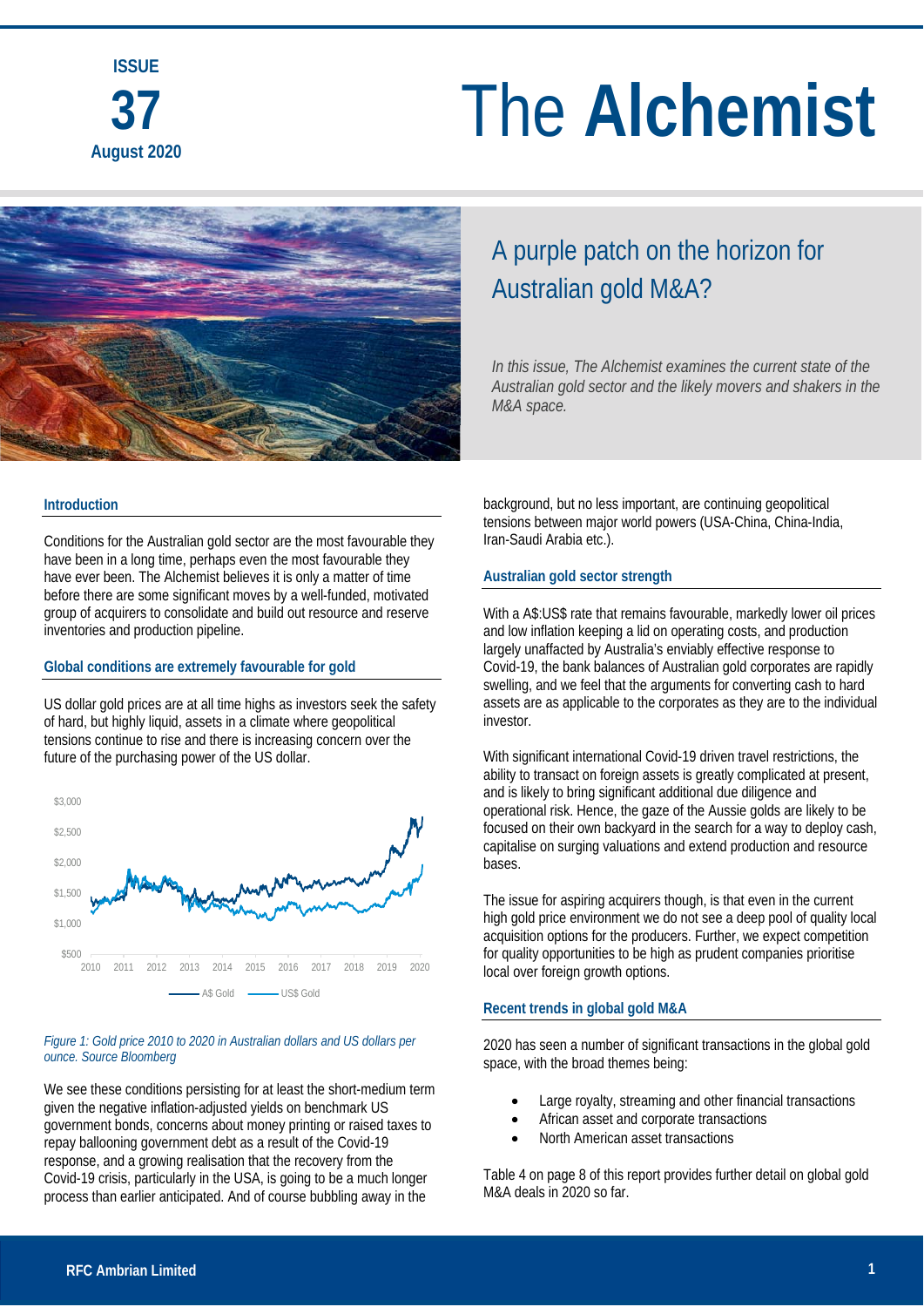We note that Australian gold M&A has been relatively subdued in 2020 so far, but activity has been picking up, particularly for ASXlisted companies with offshore assets. We believe the conditions are ripening by the day for consolidation among the Australian onshore companies in particular.

An interesting case in point which may portent future trends for onshore Australian M&A is the ongoing escalating tussle between Shandong Gold and NordGold for **Cardinal Resources Limited (ASX:CDV).** A non-binding indicative offer from NordGold in March at a price of A\$0.458/sh was met with a competing bid of A\$0.60/sh from Shandong in June. NordGold upped the ante in July with an offer of A\$0.66/sh but again were trumped by Shandong's latest bid at A\$0.70/sh, with the stock continuing to trade above the latest Shandong bid in a promising sign. As of 27 July, the Cardinal board have recommended the latest Shandong bid but we are not certain that this represents the end of the tussle, and indeed NordGold may see fit to again improve upon Shandong's price.

#### **State of the Australian gold market**

The Australian gold sector has arguably never been in better shape – cash generation across the producers is at record highs, debt is low and eminently serviceable, and equity investment is flowing into the sector across the board at levels unseen for many years.



#### *Figure 2: Australian gold equity raisings, 2018 to 2020. Source SNL*

We see three trends informing the Australian gold M&A thematic over the rest of 2020 and into 2021, driven by the status of the individual players:

- 1. Established large and mid-tier, where market valuation is being driven by sustained production and significant reserve bases and who are *making hay while the gold shines*
- 2. Development companies, where valuation is driven primarily by the potential of a near-term transition from explorer to producer, albeit with *some being more buoyant than others*
- 3. Discovery companies, where valuation is being driven primarily by market excitement around recent discoveries and the thrill of *riding the Lassonde rollercoaster*

#### **Making hay while the gold shines**

Australian producers are harvesting cash at levels unseen for many years. At the same time, access to capital appears readily available making these companies arguably the best positioned to use their firepower to add development ounces both within the shadow of their headframes and further afield.



#### *Figure 3: Market capitalisations of select Australian gold producers, 2015 to 2020. Source Bloomberg*

Public discourse by these companies indicates that the hurdles required for such M&A are still relatively high, with acquisition targets ideally having potential to deliver at least 150-200kozpa or more over a mine life of 10 years or more given the increased materiality threshold as a result of the significant growth of the main producers. An exception to this which we expect to see continue is companies securing incremental ore supply to existing mills, such as the recent acquisition of Spectrum Metals by Ramelius Resources.



#### *Figure 4: Cumulative Enterprise value, cash and debt of Australian gold producers in Figure 3, 2015 to 2020. Source Bloomberg, company reports*

We also note that the current crop of Australian mid-tier gold producers are (at least publicly) strongly preaching discipline in how they intend to approach M&A. This indicates to us that the more compelling acquisition targets may prove to be those which can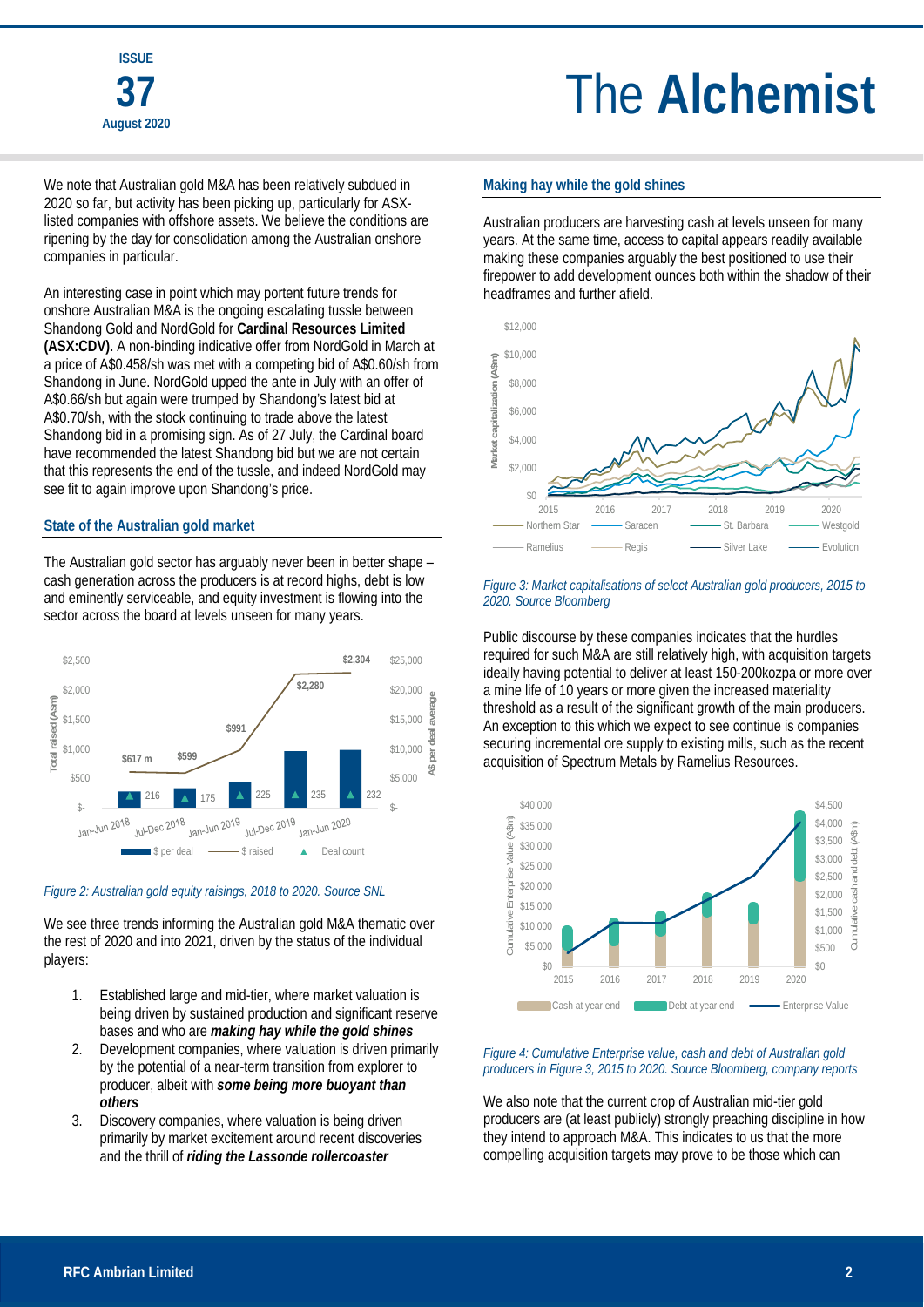deliver on the large production, long life criteria set out above and which look cheap relative to their peer group this time around.

#### **A rising tide lifts all boats, some more buoyant than others…**

Gold developers are by and large seeing their stocks rise in tandem with the gold price, but there are some clear winners and laggards who sit at the extremes when we analyse how the market is valuing their resources and reserves. It is here we see the likeliest takeover targets as groups holding development assets that can be rapidly put into production and deliver ounces into a high gold price environment where risk may have been overpriced by the market.



#### *Figure 5: Market capitalisations of select Australian gold developers, 2015 to 2020. Source Bloomberg*

#### **The Lassonde curve writ large**

2020 has seen the emergence of some market darlings who are very clearly on the way up the first incline on the market rollercoaster. These are companies who, while likely squarely focused on their tasks at hand, might consider using their newfound scrip power to capitalise on disproportionate rises in value. Less likely perhaps is that acquirers will be willing to take the full risk on these companies, some pre-resource, at these valuations. More measured approaches such as farm-ins or JVs may offer alternative means of control of these companies than straight acquisitions.

Given their meteoric share price rises over the last few months after reasonably long periods of stagnant share price movement, we consider that De Grey Mining, Musgrave Minerals and Magnetic Resources are exhibiting some classic signals of being firmly entrenched in the "speculation" phase of the curve.



*Figure 6: The Lassonde Curve – mining legend Pierre Lassonde's graphical representation of the market gyrations of a new mineral discovery* 

#### **Analysis of current Australian gold producers and developers**

We have analysed the universe of Australian gold development and exploration companies and come up with a shortlist of both potential acquirers and most attractive targets.

Tables 5 and 6 on pages 8 and 9 of this report provide in-depth valuation metrics and summary statistics for our long list of Australian gold producers and developers.

Our shortlist of potential acquirers is comprised of those where we see a strong combination of rationale, motivation and capacity to complete a material acquisition.

On the target side, while there will always be an element of subjectivity to any exercise such as this, we feel that the development projects we have shortlisted are the most likely to be attractive to acquirers, through demonstrated strength in any of the following criteria or a combination of two or more:

- Size of reserve base and likely mine life
- Resource base, grade and exploration potential
- Location relative to existing milling infrastructure
- Low relative valuation per ounce of reserve, resource or production (or all three)
- Full or majority ownership (or a pathway to same) of their main asset

Given the current environment, we see fairly clear demarcation between potential targets and acquirers with many companies now too big for their peers to comfortably handle unless mergers of equals are pursued, although some scope still exists at the lower value end of the scale for consolidation.

#### **Potential acquirers**

At the top of the tree sit the largest and most obvious – **Northern Star Resources Limited (ASX:NST)**, **Evolution Mining Limited (ASX:EVN)** and **Saracen Mineral Holdings Limited (ASX:SAR)**,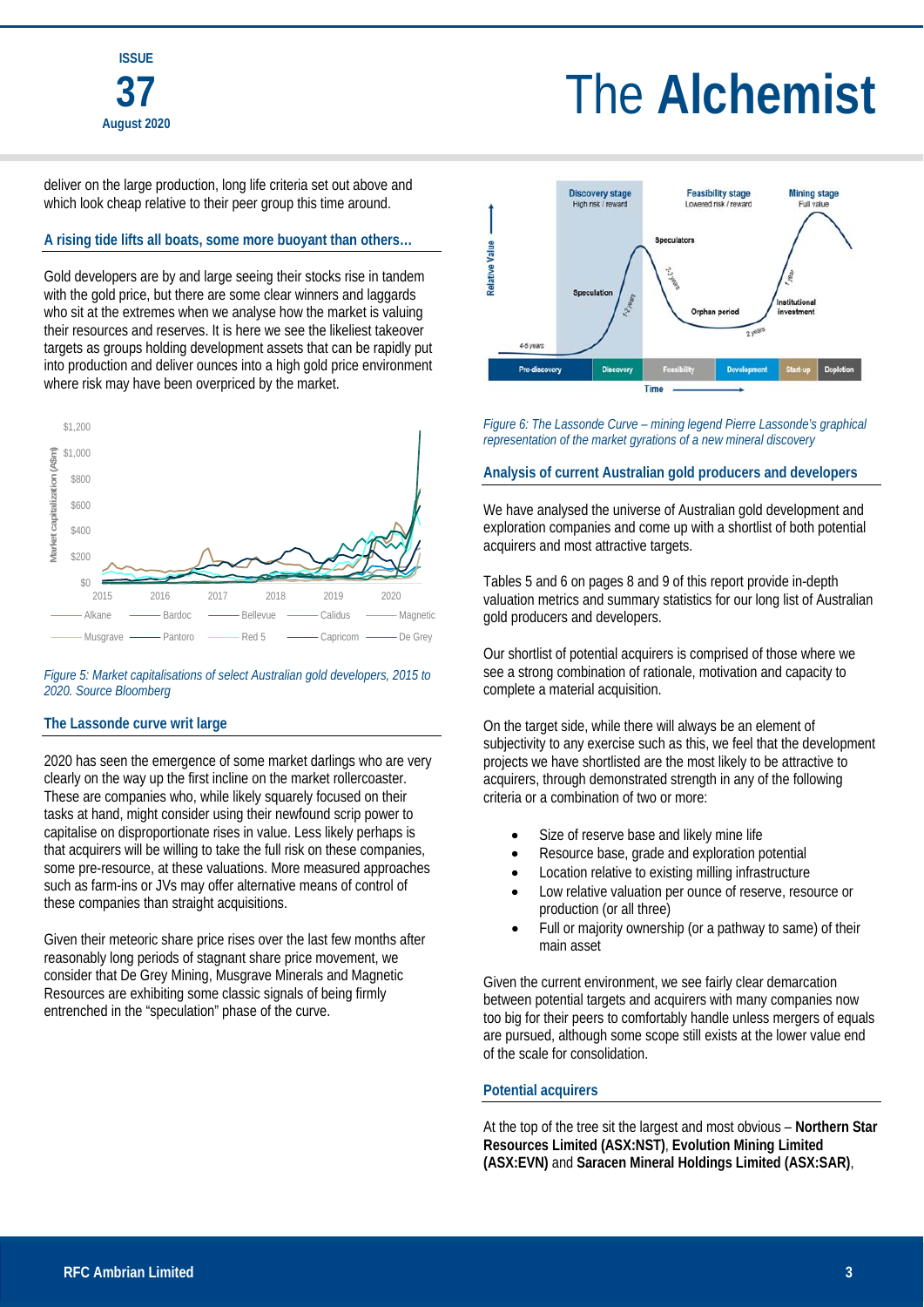each producing over 500koz per year and each capped north of \$6bn. While all are still bedding down new acquisitions, including some turnaround programs and management of foreign assets in a Covid-19 environment, this group has shown a willingness to make the right acquisition of scale should the opportunity present. With very robust asset bases and strong cash flow generation capacity, none would be expected to have trouble tapping the debt or equity markets to supplement their cash balances for opportunistic acquisitions and subsequent development capital as required.

*Table 1: Financial highlights of Northern Star Resources, Evolution Mining and Saracen Mineral Holdings. Source Bloomberg, company reports* 

| Company                            | <b>Market</b><br>cap.<br>(A\$m) | Net debt<br>(A\$m) | <b>Enterprise</b><br>value<br>(Asm) | FY2021<br>forecast<br>free cash<br>flow (A\$m) |
|------------------------------------|---------------------------------|--------------------|-------------------------------------|------------------------------------------------|
| Northern Star<br><b>Resources</b>  | 11,822                          | (15)               | 11,807                              | 1.130                                          |
| Evolution<br>Mining                | 10,124                          | 196                | 10.320                              | 640                                            |
| Saracen Mineral<br><b>Holdings</b> | 6.937                           | 48                 | 6.889                               | 505                                            |

However, the strategic drivers for these three to transact may not be as strong as for the next tier of companies. Here we see four producers with the capacity, bandwidth and likely greater motivation to acquire a large development play, with the potential for a step-change in accretive production and associated market re-rating

#### *These four companies are The Alchemist's top picks as the most likely Australian gold companies to be acquirers over the short to medium term.*

*Table 2: The Alchemist's shortlist of most likely acquirers among the Australian gold companies* 

| Acquirer                      | <b>Key strengths</b>                                                                         | Rationale for acquisition                                                                                                                               |
|-------------------------------|----------------------------------------------------------------------------------------------|---------------------------------------------------------------------------------------------------------------------------------------------------------|
| Silver Lake<br>Resources      | Very strong balance<br>sheet, significant<br>cashflow generation from<br>existing operations | Existing assets will only produce<br>incremental organic production<br>growth. Need step-change<br>acquisition to join the ranks of<br>larger producers |
| Ramelius<br><b>Resources</b>  | Valuable, demonstrated<br>expertise in "hub and<br>satellite" operations in<br>WA            | Backfill production and mine life<br>profile. Consider acquisition of<br>new "hub" and use as a base for<br>bolt-on "satellite" acquisitions            |
| <b>Gold Road</b><br>Resources | Valuable, "Annuity-style"<br>cashflow from non-<br>operated Gruyere project                  | Use strong scrip to acquire new<br>production/development asset<br>and develop with Gruyere<br>cashflows                                                |
| Regis<br><b>Resources</b>     | Robust reserve and<br>production base and<br>cashflow profile                                | Production profile inertia has not<br>been rewarded by the market.<br>Doubts over timeline for<br>development of McPhillamys                            |

#### **Silver Lake Resources Limited (ASX:SLR)**

Another significant cash producer, Silver Lake is currently sitting on >\$250m in cash with zero debt. Deflector is performing well and Rothsay will likely provide high margin albeit small scale incremental feed. An accretive acquisition of a development project of scale would bring greater balance and certainty to a portfolio that has so far performed well by leveraging existing infrastructure to get visibility on asset longevity and growth.

#### **Ramelius Resources Limited (ASX:RMS)**

A staggering 25-fold share price increase since 2015 on the back of a successful acquisition strategy delivering new processing hubs and satellite ounces has put Ramelius squarely into the realms of mid-tier ASX-listed gold miners. Ramelius' updated life of mine plan highlights a sharp drop-off in production from FY25 and a reliance on "rolling" extensions, and we believe that the time is right to capitalise on their now enhanced valuation, balance sheet strength and operating credentials to acquire a value accretive, long-life third hub and solidify the company's long term operating future.

#### **Gold Road Resources Limited (ASX:GOR)**

On most measures Gold Road is receiving a high valuation in the market, including on a \$ per production ounce basis where it ranks right up there with Northern Star, Evolution and Saracen (despite producing less than 150koz at 1.4g/t). With Gruyere now successfully commissioned and without the burden of operatorship, Gold Road is effectively an annuity company. Hence, they are in a strong position to capitalise on their highly valued scrip and add a significant accretive development asset to provide shareholders with more certain and tangible value protection and growth options than simply hoarding cash.

#### **Regis Resources Limited (ASX:RRL)**

Against its peers Regis has been comparatively conservative, sticking with steady production at their greater Duketon operations and patiently pursuing development of McPhillamys in NSW. Permitting at McPhillamys has previously been described by the company as "heavy going". The opportunity to use the company's strong track record of developing bulk low-grade assets should be used to obtain an advanced and attractive development option to leapfrog McPhillamys to provide greater pipeline certainty.

We note however that Regis may be less well placed to transact on a relative value basis than in previous years given their comparatively tame share price rise against other producers and developers, especially if delivering into a hedge book more than \$400m underwater becomes genuine internal competition for capital.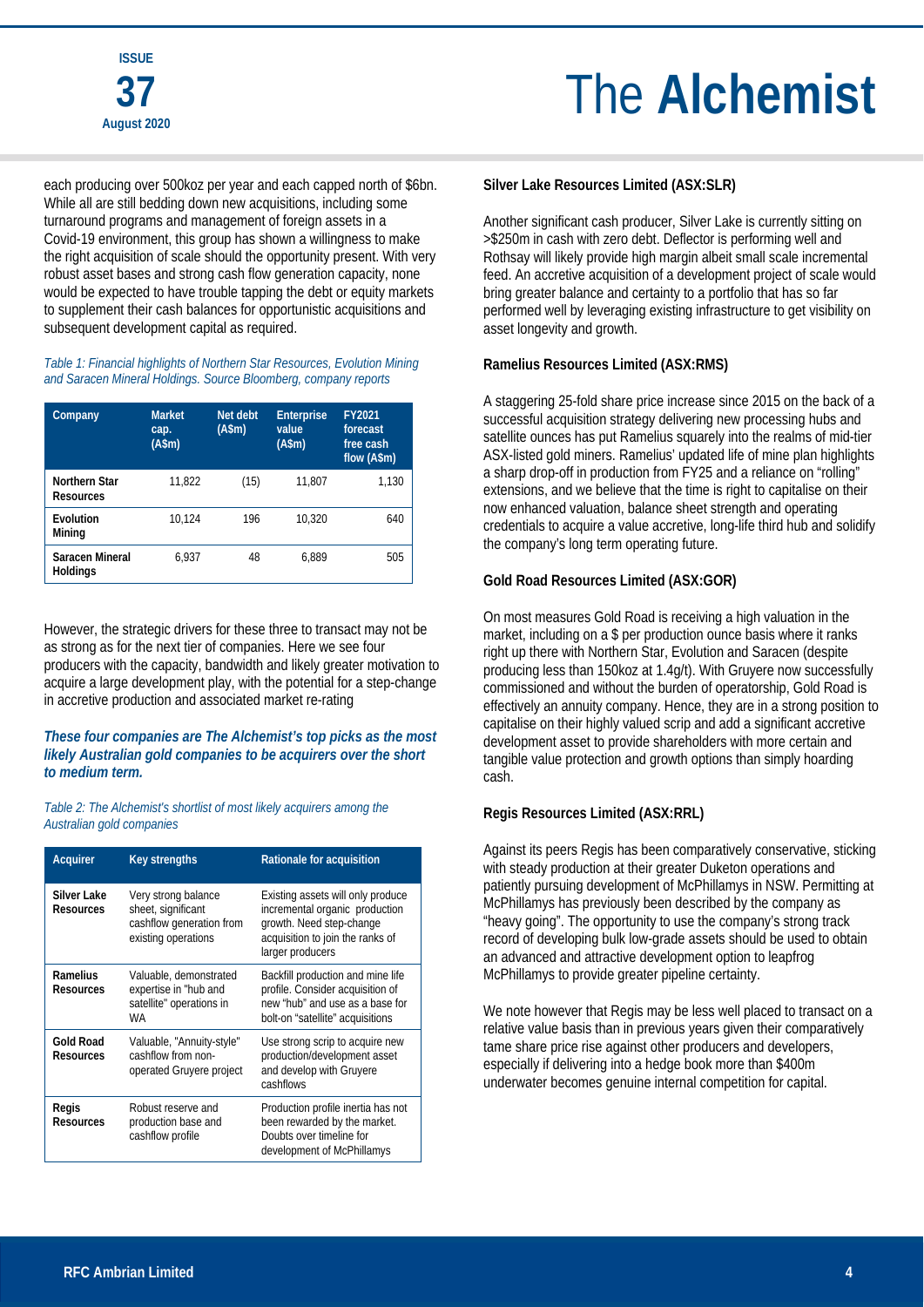#### **Producers not on the short-list**

The eagle-eyed may have spotted some omissions from our list of Australian-based (or dominant) producers who are likely to be fishing in the Aussie pond, but we feel they are not likely to be acquirers, for various reasons:

#### **St. Barbara Limited (ASX:SBM)**

Still in the process of bedding down the Atlantic Gold acquisition, St. Barbara have in recent days moved to consolidate the Touquoy project with the acquisition of their Canadian joint venture partner at a cost of ~C\$60m. Associated commentary from the company makes it quite clear that they see their future growth options as organic, growing their exploration portfolio in Canada and completing final development studies for the Simberi sulphide gold project in PNG. Were Simberi not to meet internal hurdles, St. Barbara could look back to Australia for a development acquisition to fill the pipeline, but at the moment we think their attention is elsewhere.

#### **Westgold Resources Limited (ASX:WGX)**

In an absolute sense, Westgold look to be reasonably well positioned for M&A – they have a healthy cash balance, no debt and a solid, growing production profile. A logical tie up may be for Westgold to target Musgrave with their recent high-grade discovery garnering a lot of excitement, less than 50kms from the Tuckabianna mill. However, with a market capitalisation pushing \$400m, we feel Musgrave may be too much of a stretch for Westgold at this time. Furthermore, with Big Bell finally appearing to hit its straps, management's focus is likely squarely on operational matters to the detriment of expansion through acquisitions.

#### **Kirkland Lake Gold (ASX:KLA, TSX:KL)**

Very simply put, while Kirkland certainly has the firepower to transact upon almost anything within the Australian gold space, we do not see any compelling acquisition opportunities for them either at the project or corporate level at this time. Whilst still bedding down their recent acquisition of Detour Gold, recent noises from the company point much more towards asset divestments (Union Reefs and Holt) than any appetite for acquisition at this point in time.

#### **Potential targets**

Five companies stand out amongst the longer list of Australian gold development companies. Each has their own unique strengths and weaknesses, but each company has the existing reserves and/or the demonstrated potential to be a transactable, material acquisition for any acquirer.

*These five companies are The Alchemist's top picks as the most attractive Australian gold acquisition targets over the short to medium term.*

*Table 3: The Alchemist's shortlist of Australian gold companies most likely to be acquisition targets* 

| <b>Target</b>               | Key<br>project              | <b>Key attractions</b>                                                                                                             | Downside risks to<br>transaction                                                                  |
|-----------------------------|-----------------------------|------------------------------------------------------------------------------------------------------------------------------------|---------------------------------------------------------------------------------------------------|
| <b>Bellevue</b><br>Gold     | <b>Bellevue</b>             | High grade, exploration<br>upside, proximity to<br>established milling<br>infrastructure                                           | Arguably very highly<br>valued, pre-feasibility<br>study level asset                              |
| Pantoro                     | Central<br>Norseman         | 50% exposure to large<br>high-grade asset, high-<br>grade production from<br>existing mine, DFS<br>pegged late 2020                | High-cost gold<br>production and<br>Norseman has proven<br>technically challenging in<br>the past |
| Red 5                       | King of the<br><b>Hills</b> | Largest acquirable de-<br>risked open pit reserve in<br>Australia, ~100kozpa<br>production at Darlot                               | Recent operational<br>issues at Darlot and<br>relatively low grade at<br>KOTH                     |
| Musgrave<br><b>Minerals</b> | Moyagee                     | Discovery at Starlight<br>highlights potential high<br>grade addition to existing<br>resource, acquirable at<br>current market cap | Location, needs to<br>demonstrate scale for<br>standalone operation                               |
| <b>Bardoc</b><br>Gold       | Aphrodite                   | Acquirable at current<br>market cap, attractive<br>location close to<br>Kalgoorlie                                                 | Potentially significant<br>metallurgical risks to<br>main orebody                                 |

M&A competition for development assets is likely to be strong, and comes not just from cashed up, well-credentialled acquirers (such as the escalating bidding war for Cardinal) but from asset owners themselves who are well placed to raise the necessary development capital and go it alone. We note recent capital raises of more than \$100m by each of Red 5 and Bellevue this year with the inflow of cash into Australian listed gold companies showing no sign of abating anytime soon. This is also likely to result in some select companies being as likely to be acquirers as targets.

For the right targets, and even bearing in mind our earlier point on M&A discipline, it would not surprise if acquisitions in this space were keenly contested and involved high opening premia and multiple rounds of competing bids.

#### **Bellevue Gold Limited (ASX:BGL)**

The Bellevue gold project is one of the standout undeveloped projects, not just in Australia but globally, and Bellevue are being valued accordingly. Bellevue's grade, existing scale and exploration potential are likely to put it firmly in the gaze of potential acquirers, although at ~\$1bn its valuation may be getting a little harder to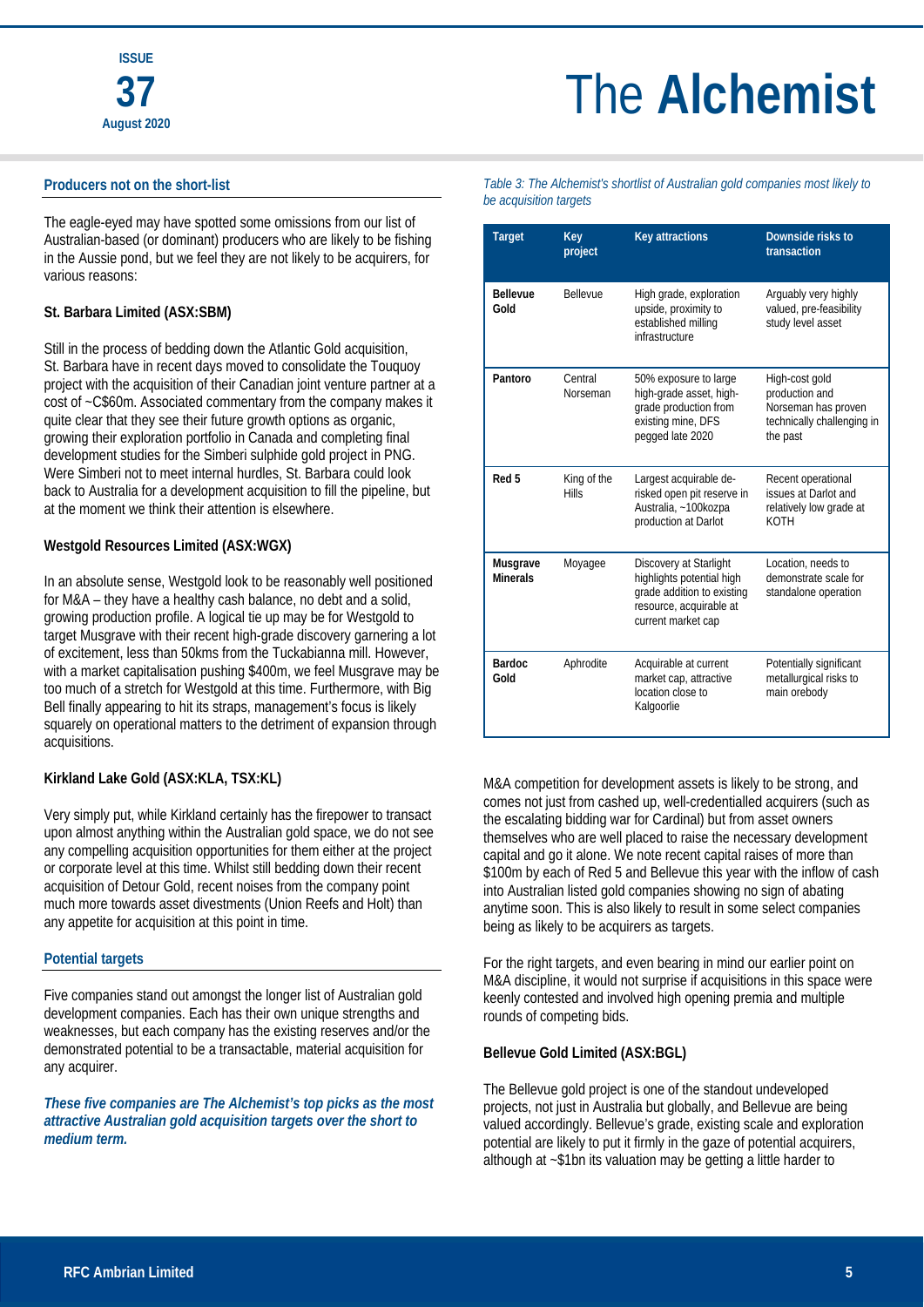swallow for some. We note that its proximity to Goldfields' Agnew operation, Saracen's Thunderbox mine and Northern Star's Bronzewing asset (with milling infrastructure requiring modest refurbishment capital), together with the obvious exploration potential is likely to have captured the attention of these groups in particular.

On the flipside, we feel that the company's standing in the equity markets means that it could just as easily self-develop or be an acquirer, should the right opportunity present – a company with an operating mill and dwindling reserves within trucking distance could be a very compelling prospect.

#### **Red 5 Limited (ASX:RED)**

A large predominantly open pit gold reserve of 1.5Moz @ 1.2g/t, where we see potential for production to eventually achieve >200kozpa, substantial existing infrastructure and low estimated capital cost makes King of the Hills ("KOTH") a standout in the Australian gold development space.

Recent operational issues at Darlot have clipped Red 5's share price, but these concerns should be seen as separate from the KOTH value proposition which we think underpins the majority of Red 5's worth. Hence a window of opportunity appears to have opened for would-be acquirers. With significant de-risking of the deposit, an imminent DFS that we see as a potential catalyst for corporate action, and some of the cheapest ounces going on a dollar per resource, reserve and production basis, we think this is likely to be on the radar of the majority of likely acquirers.

#### **Pantoro Limited (ASX:PNR)**

Funded and motivated to unlock the largely forgotten, but high grade, well-endowed Central Norseman Gold Project ("CNGP") (4.6Moz @ 4g/t). CNGP is amongst the higher-grade historic goldfields in Australia with historic production exceeding 5.5Moz and has extensive infrastructure already in place at company, local shire and regional levels. Pantoro is aiming to rapidly re-establish operations of potentially >100kozpa initially, and target expansion to ~200kozpa or beyond in the following years.

These elements make Pantoro, as operator of the 50:50 Norseman JV (where it has a first right of refusal on the remainder of the JV), an interesting target for groups wanting near-term pipeline options of scale with embedded growth, with the added bonus of cash flow generation from Nicholsons. We note that most would be expected to wait until the Norseman feasibility study results (expected late 2020) are out before seriously considering a move.

#### **Bardoc Gold Limited (ASX:BDC)**

Metallurgical issues have put many off this one in the past but with recent high-grade success, perhaps it's time for a fresh look at a reserve pushing 800koz at 2.4g/t within 100km of Kalgoorlie. Currently the cheapest developer on our shortlist on both an EV/resource ounce and EV/reserve ounce basis.

Recent high grade hits outside of the current ore reserve at Aphrodite and deep resource drilling at Mayday point to the potential for significant resource and reserve growth, and given the location of Bardocs tenement package straddling the Goldfields highway a mere 50km from Kalgoorlie, we think Bardoc is likely of interest to a number of companies with operations in the area.

#### **Musgrave Minerals Limited (ASX:MGV)**

Riding the wave of discovery, the market is clearly pricing in a substantial resource upgrade on the back of recent high-grade success at Starlight. Realistically, the two obvious candidates for acquisition are Ramelius and Westgold, each of whom could see Moyagee as a valuable source of incremental feed for their respective regional processing centres. On the flip side, any other potential acquirer may be looking at Moyagee and asking could it sustain a standalone operation with a resource of >1.5Moz at >3g/t? If so it may well be an attractive target to a number of prospective parties, outside the obvious two.



*Figure 7: Location of key Australian gold development projects, with The Alchemist's shortlisted projects highlighted. Source SNL*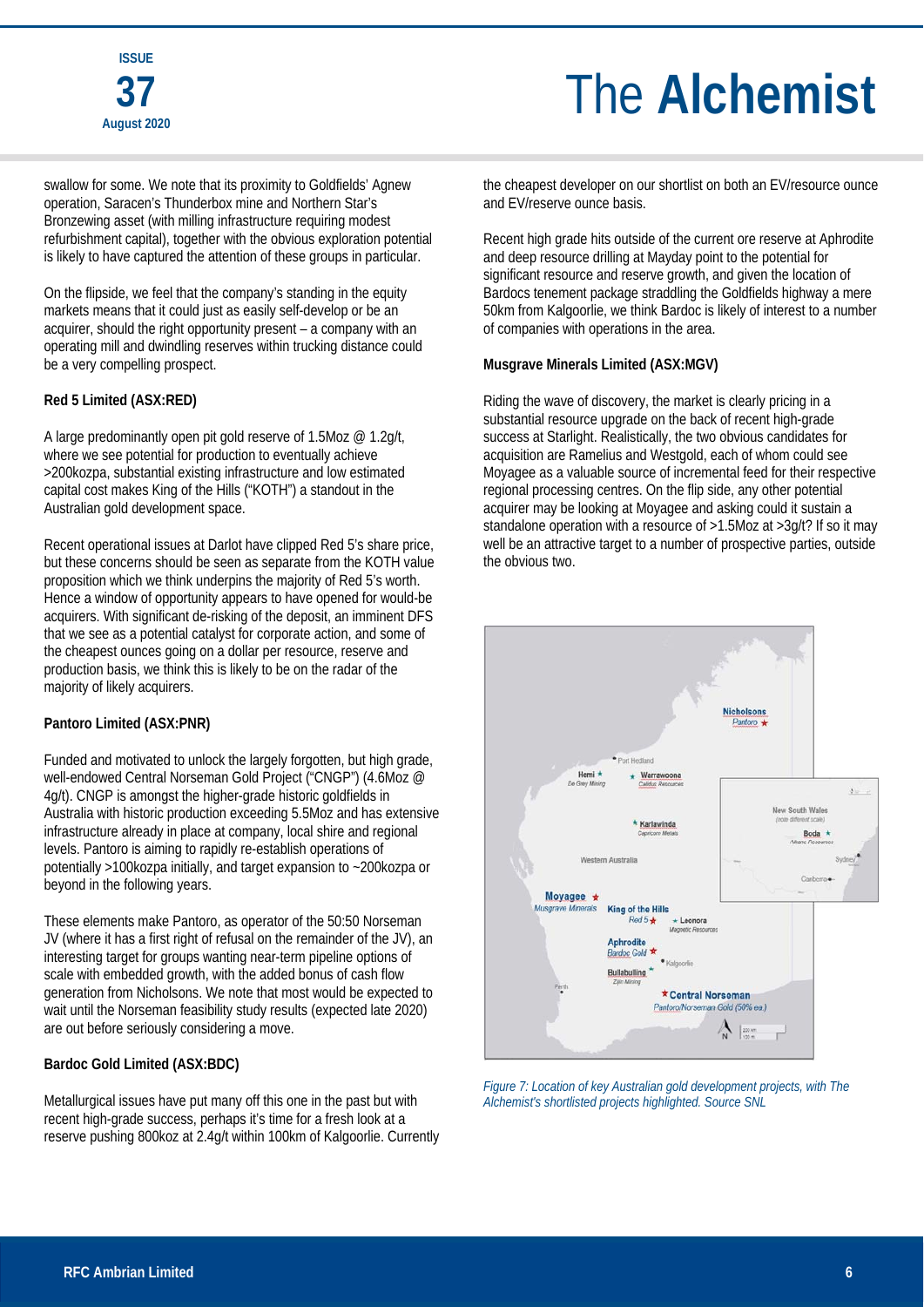#### **Strong SCRIP – potential acquirers?**

Two companies stand out, which for various reasons are being very heavily valued by the market. At these valuations we do not see them as attractive acquisition targets, but we do feel they may be tempted to capitalise on circumstances to make acquisitions themselves.

#### **Capricorn Metals Limited (ASX:CMM)**

Compared to its peers Capricorn appears highly valued, as a singleasset company with a reserve of barely over 1Moz at sub-1 g/t. The likely key catalyst here is the recent addition of the old Regis management team. This relatively full valuation may deter an acquirer, but there may be opportunity for Regis MKII to use their star power to capitalise on their valuation to acquire and develop another low grade, bulk tonnage gold deposit.

#### **De Grey Mining Limited (ASX:DEG)**

Currently tearing up the first hill in the Lassonde curve with 2Moz already in the back pocket but seemingly priced for much more to come, could they engineer an acquisition to spread the risk and capitalise on the market frenzy? The company has publicly stated a corporate goal of a >5Moz JORC compliant resource at Hemi and surrounds.

We feel that established operators may prefer to wait and see how the updated resources shapes up and what subsequent studies suggest that the economic potential of the Hemi deposit may be before shelling out \$1 bn or more to acquire De Grey. Alternatively, a deeppocketed firm with technical expertise and a lot of patience may well see Hemi as a prime farm-in or joint venture target.

#### **Honourable Mentions**

Our list of Australian gold developments shows other potential targets outside those expanded on above. We believe that they are likely to be lower priorities for larger peers for reasons such as smaller scale, difficulty of transacting on a value accretive basis (or at all), or simply carrying too great a risk currently despite strong exploration results or an advantageous location. A few of these are touched on below.

#### **Bullabulling Gold Project**

100% owned by Zijin Mining Group Company Limited, this large, lowgrade gold deposit (3.2Moz @ 1g/t) outside Coolgardie has been out of the limelight since its acquisition in a testy hostile takeover by Norton Goldfields in 2014. Should Zijin (who subsequently acquired Norton) wish to monetise what may be a non-core asset, suitors with experience in mining large, low-grade open pits could see a very attractive development option – but we caution Zijin are likely to drive a hard bargain if they are motivated to sell at all in the current gold price and international relations environment.

#### **Calidus Resources Limited (ASX:CAI)**

Making great strides with the Warrawoona deposit. Recently raised \$25m to continue with development activities. Despite their recent share price rise, with an EV of sub \$150m, sit toward the bottom of the range in terms of relative valuation and could represent a very acquirable option for a few companies willing to add 1.5Moz to the resource base. However, we feel the combination of location and relatively low grade will be seen as negatives.

#### **Alkane Resources Limited (ASX:ALK)**

A tidy and consistent gold producer, we think potential acquirers may be more interested in what the potential elephant of a copper-gold discovery at Boda could be, with continued cash flow from gold at Tomingley unlikely to be over-valued. We feel Alkane is more likely to pursue opportunistic growth from existing investment positions, such as its 12.7% holding in Calidus and what is expected to be its ~19.9% (post-placement) position in gold explorer Genesis Minerals.

#### **Magnetic Resources NL (ASX:MAU)**

Another company garnering great excitement on the back of a discovery, Magnetic have shot to a ~\$300m market capitalisation on the back of a very interesting looking discovery within ~50km of established milling infrastructure at Mount Morgans and Granny Smith. Magnetic are currently valued at substantially more than their operating neighbours Dacian Gold.

#### **Ora Banda Mining Limited (ASX:OBM)**

A company which has undergone a renaissance as of late, with a significant recapitalisation and refreshed management team giving the Davyhurst asset new vigour and direction. A recent DFS pegged LOM production at ~420koz over a 5-year mine life. We feel this is a very solid base on which to grow the project but as an acquisition target, when ranked against others, the current low reserve life and targeted production profile will count against it.

#### **Conclusion**

The Australian gold space has not been in a stronger position than today for a long time, if ever. Globally, the conditions which are pushing the gold price to record levels seem unlikely to abate any time soon. Among the Australian gold producers and developers, valuations, cash flow generation capability and capital funding availability point to the continuing health of the sector. The Alchemist feels that consolidation in the space is inevitable and given the relative dearth of quality development options, competition for M&A in the short to medium term could be fierce.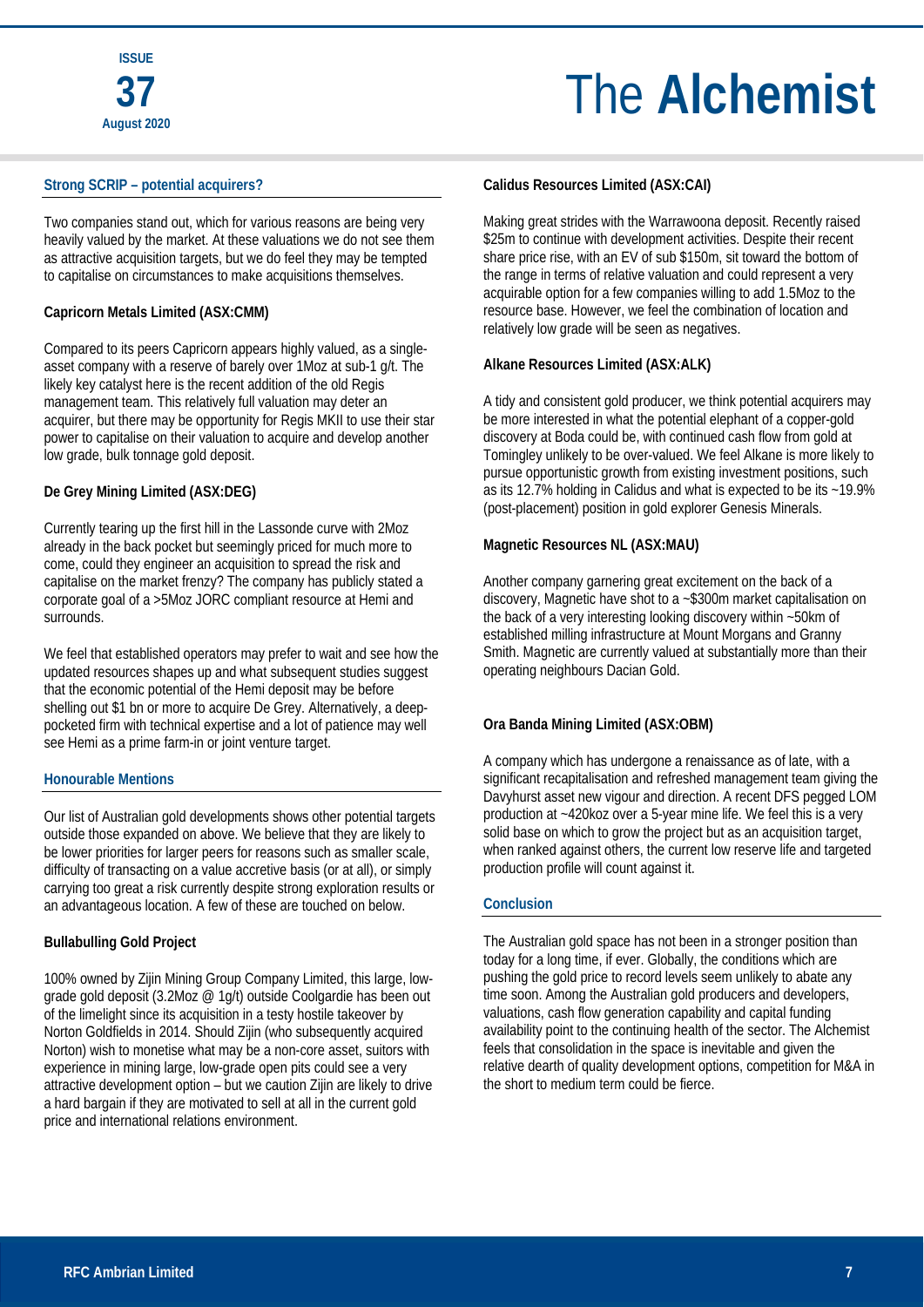#### *Table 4: Significant global gold M&A deals, 2020. Source SNL*

| <b>Target</b>                      | <b>Buyer</b>                        | <b>Seller</b>                  | <b>Transaction Type</b> | <b>Transaction</b><br>Value (US\$M) | Country/Region        |
|------------------------------------|-------------------------------------|--------------------------------|-------------------------|-------------------------------------|-----------------------|
| AngloGold Ashanti S. Africa assets | Harmony Gold                        | AngloGold Ashanti Limited      | Asset deal              | 470                                 | South Africa          |
| <b>Blackwater Project</b>          | Artemis Gold Inc.                   | New Gold Inc.                  | Asset deal              | 220                                 | Canada                |
| Ravenswood Mine                    | <b>EMR</b>                          | <b>Resolute Mining Limited</b> | Asset deal              | 185                                 | Australia             |
| Alacer Gold Corp.                  | SSR Mining Inc.                     |                                | Corporate deal          | 2,174                               | Turkey and S. America |
| SEMAFO Inc.                        | <b>Endeavour Mining Corporation</b> |                                | Corporate deal          | 1.182                               | West Africa           |
| <b>TMAC Resources Inc.</b>         | Shandong Gold Mining Co., Ltd.      |                                | Corporate deal          | 224                                 | Canada                |
| Spectrum Metals Limited            | Ramelius Resources Limited          |                                | Corporate deal          | 223                                 | Australia             |
| Guyana Goldfields Inc.             | Zijin Mining                        |                                | Corporate deal          | 211                                 | Guyana                |
| Alio Gold Inc.                     | Argonaut Gold Inc.                  |                                | Corporate deal          | 159                                 | <b>USA and Mexico</b> |
| Northparkes precious metals stream | Triple Flag Mining Finance          | China Molybdenum Co., Ltd.     | Stream/finance deal     | 550                                 | Australia             |
| Fruta Del Norte finance assets     | Newcrest Mining                     | Orion / Blackstone             | Stream/finance deal     | 640                                 | Ecuador               |

#### *Table 5: Australian gold company valuation metrics. Source Bloomberg, SNL*

| Company                          | 2020<br>production<br>(koz) | <b>Reserves</b><br>(Moz) | <b>Resources</b><br>(Moz) | EV (A\$m) | EV/2020<br>Production<br>Oz (A\$/oz) | <b>EV/Reserve</b><br>Oz (A\$/oz) | <b>EV/Resource</b><br>Oz(As/oz) | <b>Key value</b><br>driver |
|----------------------------------|-----------------------------|--------------------------|---------------------------|-----------|--------------------------------------|----------------------------------|---------------------------------|----------------------------|
| <b>Evolution Mining Limited</b>  | 725                         | 7.40                     | 17.55                     | 10,320    | 14,234                               | 1.394                            | 588                             | Production                 |
| Alkane Resources Limited         | 49                          | 0.09                     | 1.43                      | 667       | 13,621                               | 7,494                            | 465                             | <b>Discovery</b>           |
| Saracen Mineral Holdings Limited | 520                         | 6.44                     | 16.04                     | 6,889     | 13,238                               | 1.070                            | 429                             | Production                 |
| Northern Star Resources Limited  | 905                         | 9.34                     | 28.66                     | 11.807    | 13,044                               | 1.264                            | 412                             | Production                 |
| Gold Road Resources Limited      | 134                         | 1.87                     | 3.76                      | 1.619     | 12,082                               | 868                              | 431                             | Production                 |
| Regis Resources Limited          | 355                         | 4.96                     | 11.04                     | 2,829     | 7.969                                | 571                              | 256                             | Production                 |
| Silver Lake Resources Limited    | 263                         | 1.18                     | 6.61                      | 1.993     | 7.568                                | 1.696                            | 302                             | Production                 |
| Pantoro Limited                  | 39                          | 0.18                     | 2.70                      | 287       | 7,415                                | 1,594                            | 106                             | Development                |
| Ramelius Resources Limited       | 230                         | 1.08                     | 5.20                      | 1.644     | 7.135                                | 1,515                            | 316                             | Production                 |
| St Barbara Limited               | 382                         | 5.74                     | 11.35                     | 2,581     | 6.759                                | 449                              | 227                             | Production                 |
| Red 5 Limited                    | 93                          | 1.93                     | 6.21                      | 419       | 4,505                                | 217                              | 67                              | Development                |
| Westgold Resources Limited       | 240                         | 2.62                     | 9.51                      | 913       | 3,803                                | 348                              | 96                              | Production                 |
| Musgrave Minerals Limited        |                             |                          | 0.61                      | 341       | N/A                                  | N/A                              | 556                             | <b>Discovery</b>           |
| De Grey Mining Limited           | ÷,                          | $\bar{a}$                | 2.26                      | 914       | N/A                                  | N/A                              | 405                             | Discovery                  |
| <b>Bellevue Gold Limited</b>     |                             |                          | 2.26                      | 692       | N/A                                  | N/A                              | 306                             | <b>Discovery</b>           |
| Capricorn Metals Ltd             |                             | 1.20                     | 2.14                      | 618       | N/A                                  | 515                              | 288                             | Development                |
| Calidus Resources Limited        |                             | 0.42                     | 1.65                      | 137       | N/A                                  | 328                              | 83                              | Development                |
| <b>Bardoc Gold Limited</b>       |                             | 0.79                     | 3.57                      | 109       | N/A                                  | 138                              | 31                              | Development                |
| Magnetic Resources NL            |                             |                          |                           | 301       | N/A                                  | N/A                              | N/A                             | <b>Discovery</b>           |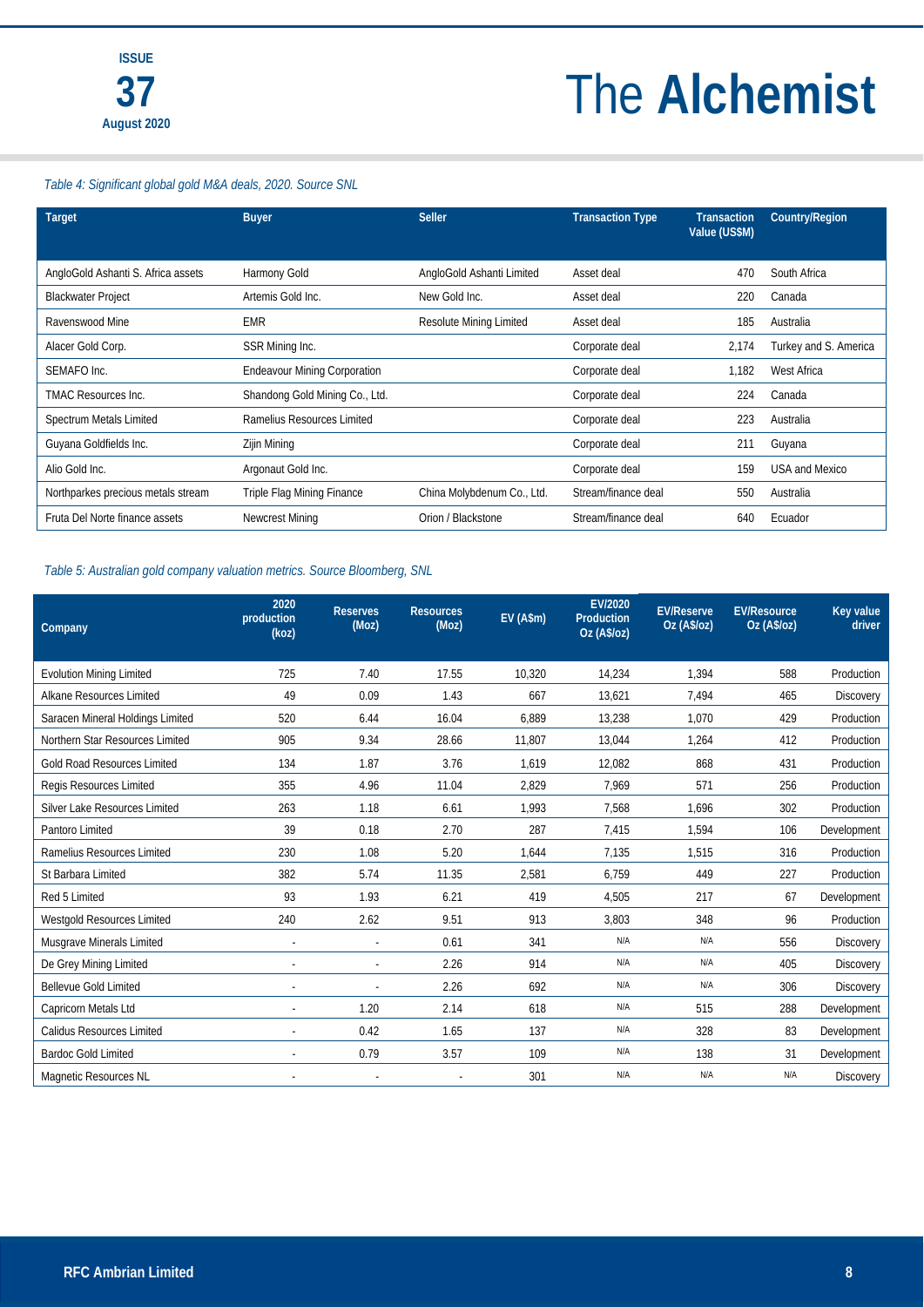#### *Table 6: Summary statistics for valuation metrics of companies from Table 5*

|                 | All companies                                |                                           |                                            | Producing companies only                  |                                            | Non-producing companies                   |                                            |
|-----------------|----------------------------------------------|-------------------------------------------|--------------------------------------------|-------------------------------------------|--------------------------------------------|-------------------------------------------|--------------------------------------------|
|                 | <b>EV/Production Oz</b><br>(A <sup>s</sup> ) | <b>EV/Reserve Oz</b><br>(A <sup>s</sup> ) | <b>EV/Resource Oz</b><br>(A <sup>s</sup> ) | <b>EV/Reserve Oz</b><br>(A <sup>s</sup> ) | <b>EV/Resource Oz</b><br>(A <sup>s</sup> ) | <b>EV/Reserve Oz</b><br>(A <sup>s</sup> ) | <b>EV/Resource Oz</b><br>(A <sup>s</sup> ) |
| Median          | 7.768                                        | 868                                       | 304                                        | 1,167                                     | 309                                        | 138                                       | 297                                        |
| Average         | 9,281                                        | 1.297                                     | 298                                        | 1,540                                     | 308                                        | 327                                       | 278                                        |
| 20th Percentile | 6,834                                        | 344                                       | 100                                        | 474                                       | 131                                        | 214                                       | 83                                         |
| 80th Percentile | 13.199                                       | 1,531                                     | 430                                        | 1,579                                     | 431                                        | 440                                       | 405                                        |
| Minimum         | 3,803                                        | 138                                       | 31                                         | 217                                       | 67                                         | 138                                       | 31                                         |
| Maximum         | 14.234                                       | 7.494                                     | 588                                        | 7.494                                     | 588                                        | 515                                       | 556                                        |